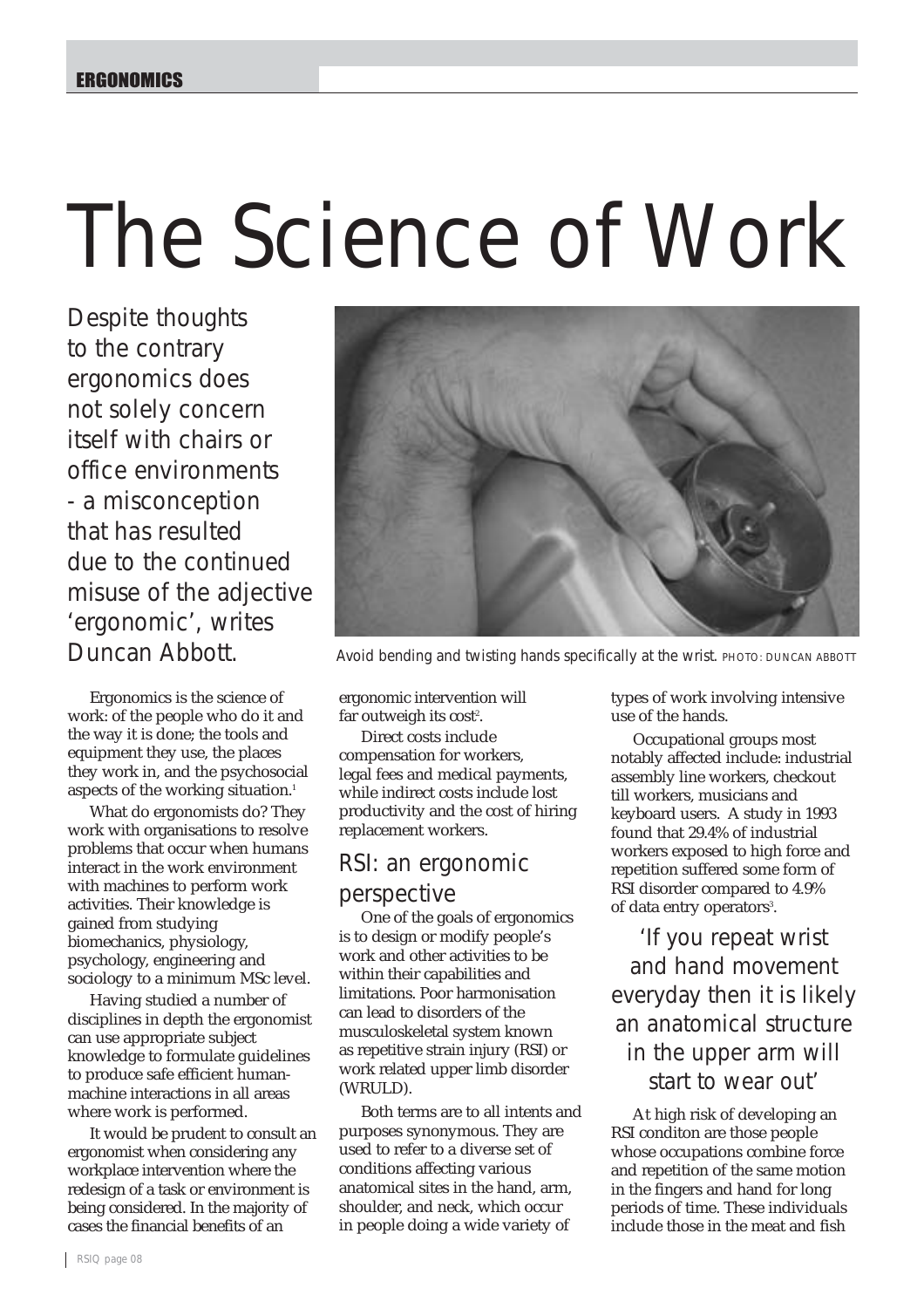

More natural posture with minimal bending and twisting at wrist joint. *PHOTO: DUNCAN ABBOTT*

packing industry as well as those using vibrating tools, like jackhammers or chain saws. Meat packers have complained of pain and loss of function in their hands since the 1860's. Even today, the incidence of carpal tunnel syndrome in the meat, poultry, and fish packing industries can be as high as 15% of workers.

Overuse injuries to the hand, wrist, and forearm, which are endemic in manual workers on industrial assembly lines are the product of a number of risk factors. The most prominent is lack of task diversity. If you repeat the same wrist and hand movement everyday then it is likely that an anatomical structure in the upper limb will start to wear out or at the very least there will be an increased risk of musculoskeletal injury.

The magnitude of forces a person has to exert in the task in question is also relevant. It is generally recognised that jobs that carry the highest levels of risk are ones in which gripping actions are combined with turning actions and/or are made with a deviated wrist.

The particular type of gripping action that the task entails is also a factor. Pinch grips and claw like grips (i.e. precision grips) both entail a higher internal biomechanical loading for a given

externally applied force and thus a higher level of risk than full grasping actions (i.e. power grips). The overspreading of the hand has also been found to be a risk factor.

Workers on assembly lines are also prone to over use injuries to the muscles and soft tissues of the neck and shoulder region. These are most commonly caused by working for lengthy periods with the arms in a raised position. and/or from making frequent or repeated reaching actions (particularly overhead reaching or reaching behind the body).

Ergonomic risk factors that have been found to result in overuse injuries to the forearm, wrist and hand in process workers (eg poultry workers, biscuit packers, meat cutters) include:

- $\sqrt{\phantom{a}}$  Lack of task diversity
- $\sqrt{\ }$  Time pressure
- $\sqrt{\ }$  Forceful exertion
- $\sqrt{\ }$  Frequent or repeated gripping actions, particularly if these are combined with turning actions and/or are made with a deviated wrist
- $\sqrt{\ }$  Pinch grips, claw grips, overspreading
- 3 Vibration, impact, blunt trauma
- $\sqrt{\ }$  Unaccustomed work.

# Proper use of machines and hand tools

Tool selection is of critical importance for user safety, comfort and health. However even the best tool on the market will not transform a poorly designed workstation into a safe and comfortable one. If the workplace design does not meet the workers' physical needs, it can create risk factors for discomfort, aches and pains, fatigue, and eventually, RSI conditions or other musculoskeletal disorders.

Whereas a well-designed workplace, that frequently offers the opportunity to choose from and alternate between a variety of wellbalanced working positions, allows work to be carried out safely and injury-free.

## Avoid overreaching, stretching and twisting

If operating vibrating tools, try and reduce the amount of time using them and if not ensure you use 'damping devices' such as selfabsorbing grips on tools and that the tools are maintained in a good state of repair.

Working for long periods with the hand and arm in a poor posture can lead to specific complaints of the wrist, elbow and shoulder. A continuously bent wrist can lead to local nerves becoming inflamed and trapped, resulting in wrist pain and a tingling sensation in the fingers. Tennis elbow, which is a local inflammation of a tendon attachment due to a combination of a bent elbow and bent wrist, can also result.

Neck and shoulder complaints occur in prolonged work with unsupported, raised arms. These problems arise especially from handling tools. In addition to posture, application of forces and repetitive movement adds to the development and aggravation of the RSI condition. Correct hand and arm postures can be promoted by using the right tools.

## Selecting the right tool

- $\angle$  Select the best model available that is suited to the task and posture with the intention being that the joints are kept as far as possible in the neutral position.
- $\sqrt{\phantom{a}}$  Use curved tools where the grip is on the tool to help prevent bending the wrist
- $\sqrt{ }$  If you use a handheld tool, make sure the weight is no more than 2kg, and wherever possible use some sort of tool support or counterweight
- The shape and location of handgrips on equipment must take into consideration the size and placement of the hands and arms. If force is to be applied it is recommended that the grip must be a diameter of 3cm and a length of 10cm (both approximately).